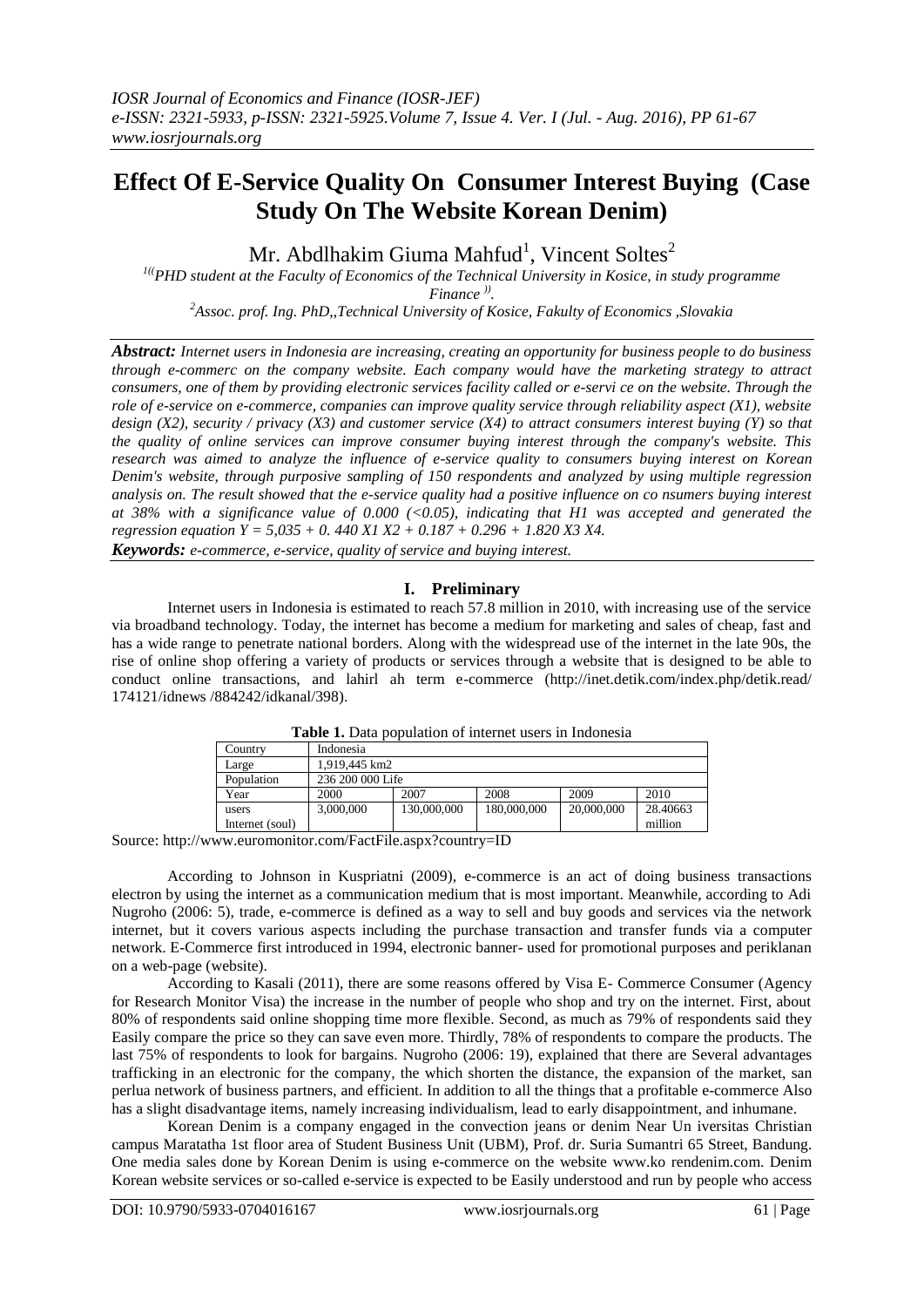it, it is an effort to Anticipate market competition strategy e-commerc e were recently used by businesses via the Internet. According Supranto (2006: 227), the service or services (e-services) is a fw kine appearance, intangible and disappear quickly intervening, it can be felt rather than owned, and the customers can more participate active in the process of consuming reviews these services.

One distinctive service facility Korean website namely Chat Denim Flow (communication goes), this facility is indirect communication services between the buyer (buyer) and seller (the seller) for the purchase or means of information about the product Korean Denim. Layan's flow chat is accessible anywhere and anytime with internet facilities m through tablet PC, laptop, PC, mobile phone, through the application ym (yahoo messenger), g-talk (google talk), and k-talk (Korean talk). In addition there is also the facility of chat flow more services namely, Custom Design Denim (jeans design Reviews their own making). Buyers can the make the design of jeans as they wish, from the selection of underwear models, color materials, stitching, and size. Applications such is a means to implement the ideas and tastes of consumers dar i quality of service provided by Korean Denim.

According Tjiptono (2005: 121), the quality of j hope can be Tirrenus through the fulfillment of customer needs and desires as well as the accuracy of delivery to keep pace with customer expectations, Thus there are two the main factors that Affect the quality of expected service and services were perceived service. Excellence ch facilities at flow and design customized website Korean Denim on denim is expected to influence consumers to buy. Buying interest According to Kotler (2009: 200), is a desire that comes from within ourselves a video or from an originator in the purchasing decision, in the which the person who first proposed the idea to others for m embroider a product or service.

For bussiness that faces competition in e-commerce, e-commerce, each company needs to have distinctive e-service as a point of differentiation to Attract the consumers buying interest. Addressing the needs and desires of consumers through Appropriate delivery is expected to encourage consumers to buy and generate customer life time value is longer for the company. This study compiled to analyze the influence of the quality of e-services on consumer buying interest, me through reliability factor, Web site design, security or privacy and customer service.

# **II. Literature review**

Service according to Kotler (2008: 85), are each tin dakan or activities that can be offered by one party to another, yan g is essentially intangible and does not result in any ownership. Its products can be associated or not dik aitkan on the physical products. The services provided by the facility Denim Korean www.Koreandenim.com website by using the term RCF consisting of:

- 1. Responsive Responding to those who access the website Korean Denim event of difficulty transacting online or just sekedar asking for information about the product Korean Denim by using the chat service flow or chatting on the facility ym (yahoo messenger), g-talk (google talk), and k-talk (Korean talk). In addition, each transaction facilitated by the procedure of transacting through the application how to buy, which features audio-visual making it easier for consumers to shop online at websites Korean Denim assisted translation tool paypal, Credit Card Visa / Master Card, Internet Banking BCA, Mandiri, and BNI.
- 2. Credible Fulfill all the promises given by the company to the consumer, such as sending goods in accordance with the appropriate time.
- 3. Fun Any person Accessing the website Korean Denim, will feel the fun for website design facilities Korean complete customized denim Denim (jeans design reviews their own making) According to customer wishes.

The above is a service in given by Korean Denim to customers / potential customers who Transact via the website services. Each company's e-commerce would have a strategy in marketing to attract consumers, one with a facility of electronic services or so-called e-service on the website. According to Hoffman et al. (2006: 69), e-service is electronic services or electronic services roomates connect over the Internet and can assist in solving the problem, the task of a tau transaction. E-services can be used by individuals, companies, and other eservice can be accessed through a broader network than the traditional services.

According to Bateson (2006: 333), e-service is a business concept which was developed by ecommerce where do a service relationships with customers through a world wide web (WWW) and Also completed the sale of the products and services of Reviews These companies, While the service electronically by Jeong (2007), the online services available on the Internet, where the transaction is valid for buy and sell (ISC) is possible, as opposed to a website tradi tional, the which is only descriptive information was available , and no transak the online is possible. From some of the above statement, can condition collect that e-service is a service provided by the provider of e-commerce website (profit) and non e-commerce (non-profit) to the consumer to access the website when doing online transactions or just looking for information, and the merits of an e-service (electronic service) can be felt from the consumer experience.

According to Kotler; Keller (2009: 54), the quality of online services can be judged from: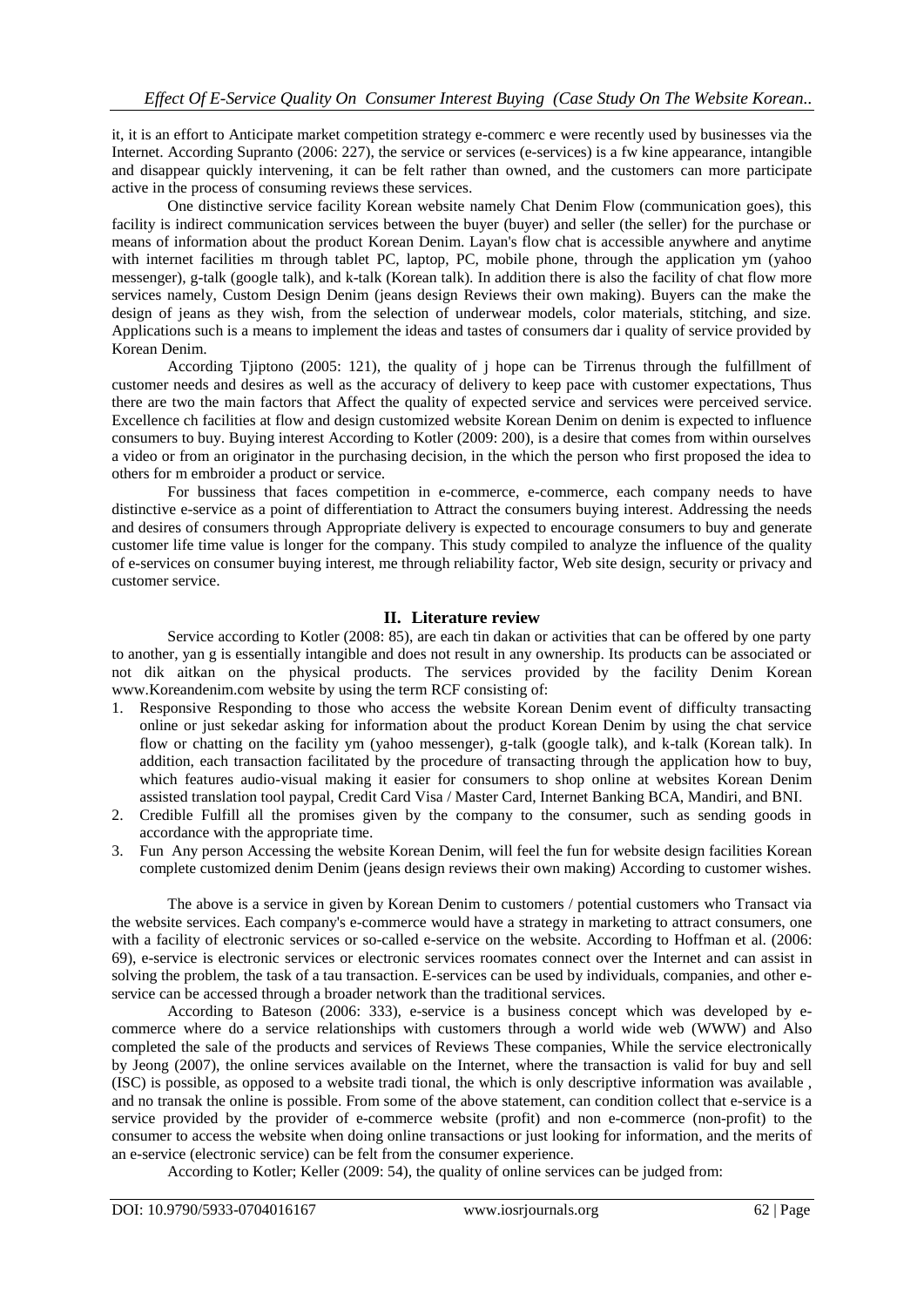1. Reliability / Compliance

a) Products that come presented accurately through a website.

b) Obtain customer orders from this website.

- c) The products delivered on time permitted by the company.
- 2. Web Site Design

a) The website provides in-depth information.

b) The site does not waste time.

- c) Transactions can be done easily and quickly on the website.
- d) The level of site personalization right, not too much or too little.

e) trusted website has a good selection.

3. Security / Privacy

a) Feeling that consumer privacy is protected at this site.

b) Feel securely transact with this web site.

c) the Web is quite safe for the transaction.

4. Customer Service

- a) The company is willing and ready to respond to customer needs.
- b) When it has a problem, the website showed a genuine interest

to complete.

From the e-service description above, the expected quality of online services can improve consumer purchase interest in Korean Denim website. According buying interest Bettman & Evans (2007: 202), is a sense of interest experienced by consumers of a product (goods and services) that influenced by the attitude outside of the consumer and in the consumer itself. Meanwhile, According to Lamb, Hair, Mcdaniel, (2007: 34), interest in buying consumerism n of a product is influenced by factors several model hierarchy based consumer response, among others:

- 1. Attention : Attention is a degree of sensitivity to the product that is being experienced by consumers, as well as knowledge of new products, which the salesperson can provide a benefit to the consumer when using the product.
- 2. Interest Presentation of sales Began to Attract the attention of potential customers, the which the salesperson should be trying to lure the interest of potential buyers who can turn his desire for the product. Salespeople can use the word - a word that is easy to understand, and Also had to choose the time and the right location to make a presentation.
- 3. Desire After catching the attention of prospective buyers, salespeople can Captivate his interest so as to create a need for products through sales blurb where it is the salesperson can do demonstrations. Salespeople can also offer a proving by conducting a test to give knowledge to the customer.
- 4. Action After explaining the product and its benefits, the salesperson should try to close the sale and take orders. Experiments closure can also be done by issuing an objection buyer, so the salesperson can have the opportunity to answer any questions or objections raised by the potential consumers. Additionally salesperson can offer products, presenting product features, advantages, benefits, and value of the products offered.

### **Model Research**

| <b>E-Service Quality</b><br>1. Reliability / Compliance<br>2. Design website.<br>3. Security / Privacy.<br>4. Customer service. |  | <b>Interests Buying</b><br>1. Awareness<br>2. Interest<br>3. Desire<br>4. Action |
|---------------------------------------------------------------------------------------------------------------------------------|--|----------------------------------------------------------------------------------|
|---------------------------------------------------------------------------------------------------------------------------------|--|----------------------------------------------------------------------------------|

**Figure 1.**Model Research

Source: E-Service (Philips Kotller and Kevin Lane 2009: 54), Interests Buy (Lamb, Hair, Mcdaniel, 2007: 34)

### **Hypothesis**

According Sugiyono (2007: 51), come into one's vision for an answer hypothesis as to the formulation of research problems. It is said, Temporarily, Because new answers given are based on relevant theory, yet is based on empirical facts Obtained through the data collection. So hypothesis can also be Expressed as a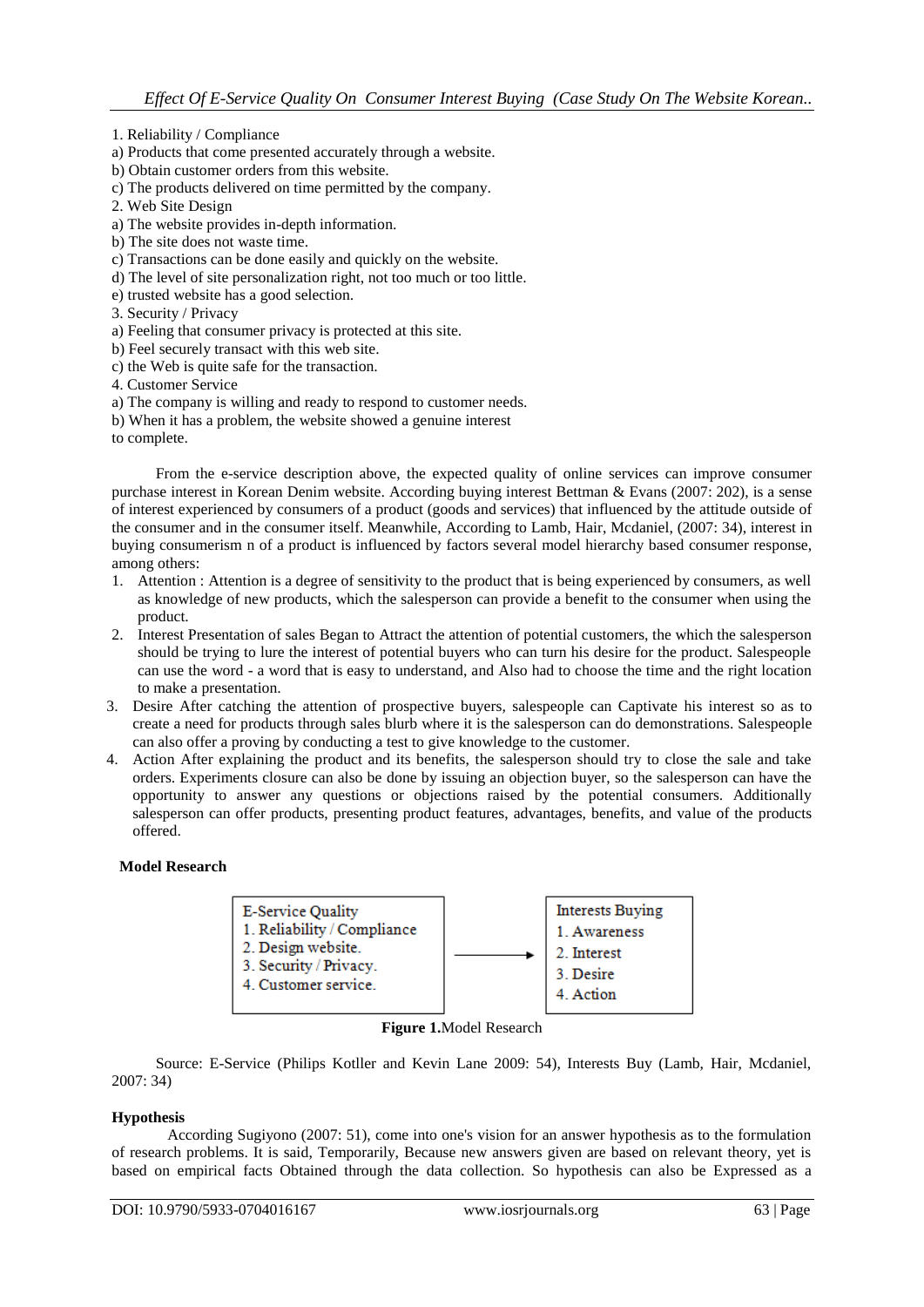theoretical answer to the formula research ah mass. The hypothesis of this study is based on the formulation of the problem items, namely:

- 1. Ho: e-service quality has no effect on consumer interest buying.
- 2. H1: e-service quality has effect on consumer interest buying.

### **Research Methods**

This type of research carried out in research in predictive research. Predictive research is research that tried to explain what will happen from a phenomenon that no (Hartono 2004). Researchers are trying to explain what will happen to relationship between e-services quality on consumers interest buying.

#### **Sampling Methods**

The sample in this study are the consumers of Denim city in Bandung that make purchases through the website Korean Denim. Sampling was done by non-probability sampling method y, using purposive sampling technique. Sampling se how non-probability sampling meant that much chance the elements to be chosen as a research subject is unknown while is a purposive sampling method is sampling that limited to Certain types of goods and be able to provide the desired information for the sample it is the only one that has or meets the criteria specified by the researchers. Number of respondents d nature of this research was 150 respondents. According to Hair et al (2006), this amount meets the minimum standard sampling criteria, the which is five times greater than a number of parameters be estimated, in this study the authors use multiplication 6 to minimize the error occurred. The parameters in this elitian pen is as much as 22 questions  $x$  6 = 132 respondents, then rounded to 150 respondents.

#### **E-Service Quality**

- 1. Reliability / Compliance
- 2. Design website.
- 3. Security / Privacy.
- 4. Customer service.

#### **Interests Buying**

- 1. Awareness
- 2. Interest
- 3. Desire
- 4. Action

### **Data Collection Technique**

Research conducted to generate the data and information required and associated with it to be written. To collect the data and information required by the authors to use it early methods of field research where the primary research tool to Obtain the data by visiting the object to be examined. Techniques used is by using a questionnaires. The questionnaire is the techniques of data collection by doing the distribution list of questions Directly to the object of study so that the data is collected author really correspond with the actual circumstances at the time of the study.

#### **Operational Variables**

In accordance with the research title is "cauldron effect of e-service bag on consumer buying interest on the website Korean Denim", then the variable operational op is as follows:

| Variable                                                                | E-Service Quality (Variable X)                                                                  |  |  |  |  |
|-------------------------------------------------------------------------|-------------------------------------------------------------------------------------------------|--|--|--|--|
| Variable                                                                | E-Service is the electronic services or electronic services which are connected via             |  |  |  |  |
| definition                                                              | the Internet and can assist in problem solving, task or transaction (Hoffman et al., 2006: 69). |  |  |  |  |
| <b>Indicators</b>                                                       | Reliability / Compliance                                                                        |  |  |  |  |
|                                                                         | 1. Products that come presented accurately through a website.                                   |  |  |  |  |
|                                                                         | 2. Customers get an order from this website.                                                    |  |  |  |  |
|                                                                         | 3. The products shipped in the time allowed by the company.                                     |  |  |  |  |
| Web Site Design                                                         |                                                                                                 |  |  |  |  |
| 1. The web site provides in-depth information.                          |                                                                                                 |  |  |  |  |
| 2. Site does not waste time.                                            |                                                                                                 |  |  |  |  |
|                                                                         | 3. Transactions can be done easily and quickly on the website.                                  |  |  |  |  |
| 4. The level of site personalization right, not too much or too little. |                                                                                                 |  |  |  |  |
|                                                                         | 5. The web site has a good selection.                                                           |  |  |  |  |
|                                                                         | Security / Privacy                                                                              |  |  |  |  |
|                                                                         | 1. Feeling that customer privacy is protected at this site.                                     |  |  |  |  |

**Table 2.** Operational Definition of Variable X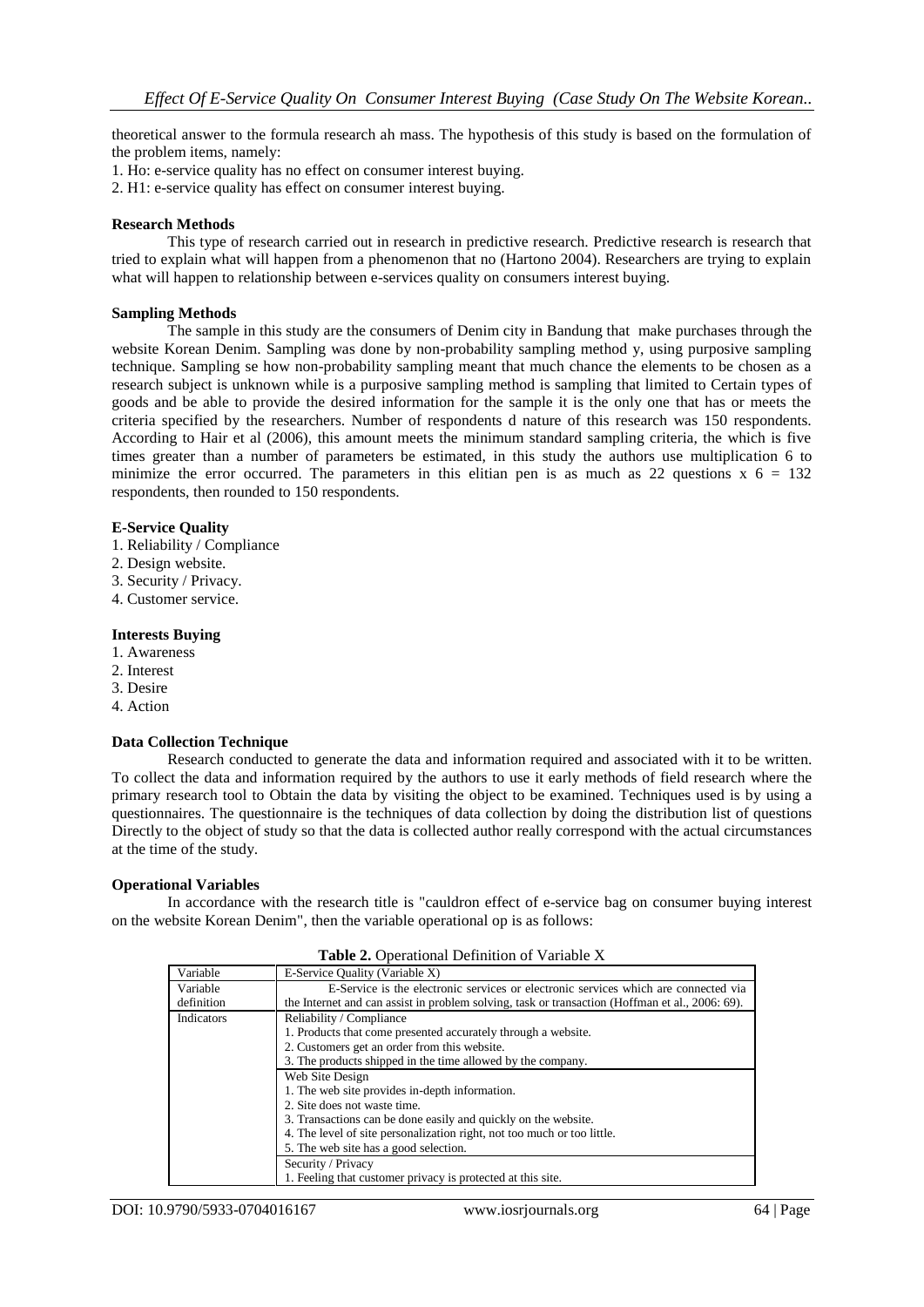|       | 2. Feel secure transaction with this Web site.<br>3. The Web is quite safe for the transaction.                                                                                   |
|-------|-----------------------------------------------------------------------------------------------------------------------------------------------------------------------------------|
|       | Customer service<br>1. The company is willing and ready to respond to customer needs.<br>2. When it has a problem, the website showed a genuine interest<br>for menyelesaiaknnya. |
| Scale | Likert (for all indicators)                                                                                                                                                       |

#### **Table 3.** Operational Definition of Variable Y

| Variable   | Consumer Interests Buying (Variable Y)                     |  |  |  |  |  |  |
|------------|------------------------------------------------------------|--|--|--|--|--|--|
| Variable   | The desire that comes from within oneself or given from an |  |  |  |  |  |  |
| definition | originator in purchasing decisions (Kotler, 2008).         |  |  |  |  |  |  |
| Indicators | Awareness                                                  |  |  |  |  |  |  |
|            | 1. Knowing where products Korean Denim.                    |  |  |  |  |  |  |
|            | 2. Knowing Korean Denim products.                          |  |  |  |  |  |  |
|            | 3. Know where Korean Denim product sales.                  |  |  |  |  |  |  |
|            | interest                                                   |  |  |  |  |  |  |
|            | 1. An interest in using the product Korean Denim.          |  |  |  |  |  |  |
|            | 2. The interest to buy products Korean Denim.              |  |  |  |  |  |  |
|            | Desire                                                     |  |  |  |  |  |  |
|            | 1. The desire to buy a product Korean Denim.               |  |  |  |  |  |  |
|            | 2. The desire to look for products Korean Denim.           |  |  |  |  |  |  |
|            | Action                                                     |  |  |  |  |  |  |
|            | 1. Visit the store to buy products Korean Denim.           |  |  |  |  |  |  |
|            | 2. Being customer Korean Denim                             |  |  |  |  |  |  |
| Scale      | Likert (for all indicators)                                |  |  |  |  |  |  |

### **III. Results and Discussion**

To examine the influence of e-service quality consumer interest buying in Korean website Denim used Gresi multiple re analysis. Ghozali (2009) defines the regression analysis as the study ts to measure the strength of the relationship between the dependent variable and independent variables.

#### **Table 4.** Regression Results

| Model Summary |        |          |                          |                            |  |  |
|---------------|--------|----------|--------------------------|----------------------------|--|--|
| model         |        | R Square | <b>Adjusted R Square</b> | Std. Error of the Estimate |  |  |
|               | 0.616a | 0380     | 0363                     | 4.49782                    |  |  |

a. Predictors: (Constant), LP, K, PRI, DSW

Source: Data are processed using Spss 17.0 for Windows

Table 4 shows the correlation (r) of 0616, the which means there is a positive relationship between the two variables. A positive relationship means that if the variable X (quality e-service) Increase will be accompanied by the Increase of the variable Y (interest buying), while the value Outcome kore (r) can be Obtained by the coefficient of determination (r square) done to quantify the percentages of the quality of service on the interests buying is 38%, while the remaining 62% are influenced by other factors not discussed in this study. Judging from the type of industry that run by Korean Denim, the authors assumed 62% of other factors are derived from the risk of online transactions such as fashion industry. Jones and Vijayasarathy (1998: 141), in 2004 revealed that people Sularto Consider online shopping more at risk dib anding shopping through print catalogs. Chang, Cheung and Lai (2005) in (Katos 2009: 30), says ba hwa risk in e-commerce are distinguished in two categories namely product risk and transaction risk. Risk Refers to ketida kpastian products or services purchased product will be as expected, sed balustrades transaction risk is the uncertainty the which would be detrimental to consumers in the transaction process.

| Table 5<br>ANOVA <sup>b</sup> |                |     |             |        |         |  |
|-------------------------------|----------------|-----|-------------|--------|---------|--|
| Model                         | Sum of Squares | df  | mean Square | F      | Sig.    |  |
| Regression                    | 1796.601       |     | 449 150     | 22 202 | 0 .000a |  |
| residual                      | 2933.399       | 145 | 20 230      |        |         |  |
| Total                         | 4730.000       | 149 |             |        |         |  |

a. Predictors: (Constant), LP, K, PRI, DSW

b. Dependent Variable: MB

Source: Data are processed using Spss 17.0 for Windows

Table 5 shows that the value of significance is  $0.000 \, \text{(<)} 0.05$ ). This means that the model in this study right to assert a real picture of the influence of the quality of e-services to consumers to buy.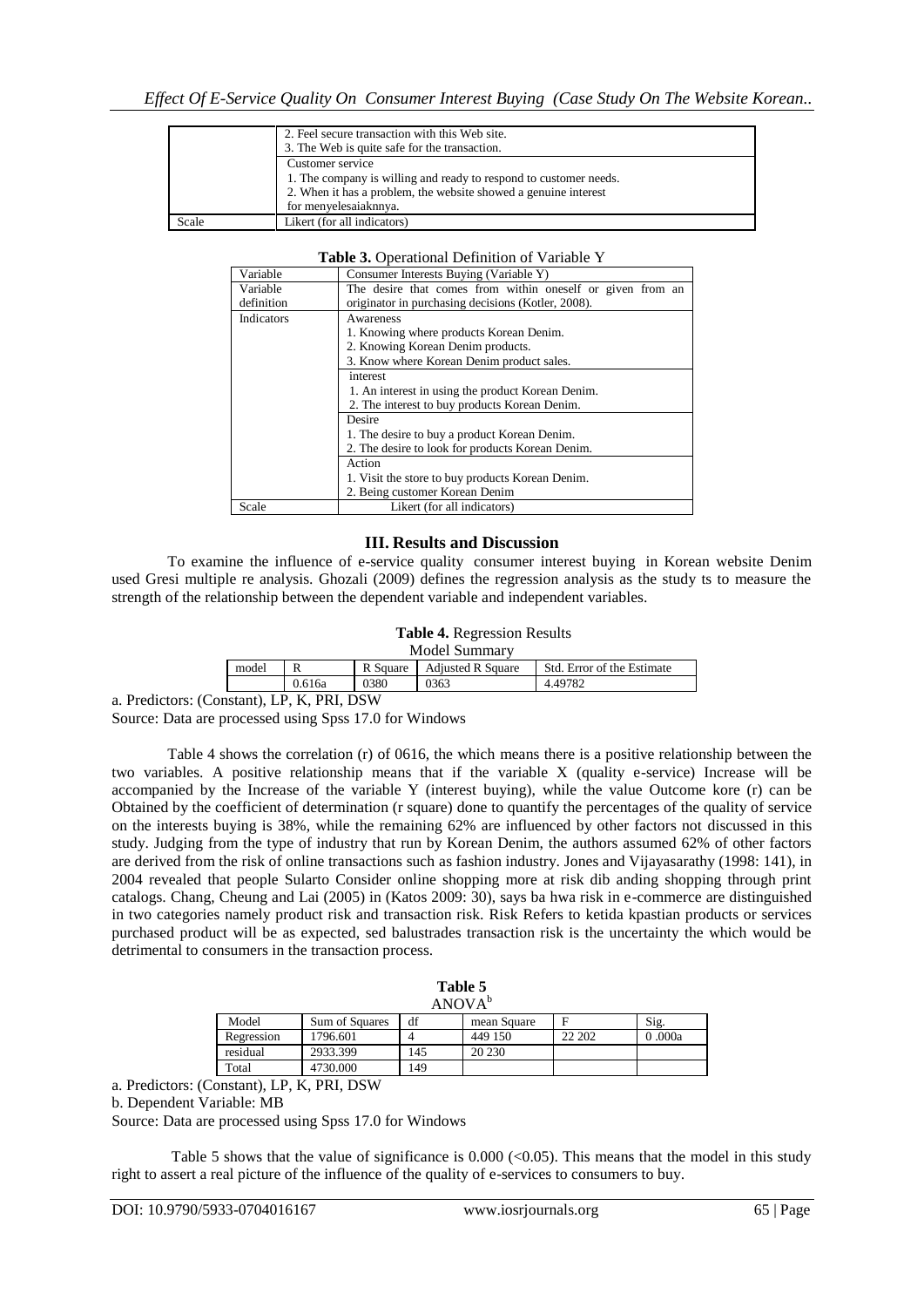|       | Coefficients <sup>a</sup> |                             |            |                           |       |      |  |  |
|-------|---------------------------|-----------------------------|------------|---------------------------|-------|------|--|--|
| Model |                           | unstandardized Coefficients |            | standardized coefficients |       | Sig. |  |  |
|       |                           | в                           | Std. Error | beta                      |       |      |  |  |
|       | (Constant)                | .035                        | .2717      |                           | 1853  | .066 |  |  |
|       | Reliability               | 440                         | .261       | .150                      | 1685  | .094 |  |  |
|       | Web Site Design           | 296                         | .216       | .137                      | 1.372 | .172 |  |  |
|       | Privacy                   | 187                         | .271       | .064                      | .692  | .490 |  |  |
|       | Customer service          | .820                        | .449       | .371                      | 4059  | .000 |  |  |

**Table 6**

a. Dependent Variable: MB

Source: Data are processed using Spss 17.0 for Windows

Table 6 shows the values of regression (regression equation) is  $Y = 0.035 + 0.440 X1 + 0.296 X2 +$  $0.187 + 1.820$  X3 X4, where a = 0,035 has meaning when the reliability, web site design, privacy and lay anan customers do not experience Increase = 0 (zero), the buying interest of 0,035. While  $b1 = 0.440$  then has meaning when Increased reliability by 1 and other factors have Increased the Increased buying interest at 0.035. Value  $b2 = 0.296$  then has meaning at the time of web site design increasing at 1 point and other factors there is no increase is in the buying interest Increased by 0.035. Value  $\overline{b}3 = 0.187$  then has meaning when the privacy or security Increased by 1 point and the other factors there is no increase is in the buying interest Increased by 0,187. Value b4 = 0.820 then has meaning when the customer services increased by 1 point and the other factors there is no increase is in the buying interest increased by 0.820. values obtained from the significant value of 0.000 (<0.05). this means that e-service quality Affect the buying interest. By all implementation of e-service quality that has been done by Korean Denim has been rated by customers. The reliability factor, web site design, privacy, an d customer service is Believed to have a positive impact and significant influence for consumers to buy the product Korean Denim.

## **IV. Conclusions and Suggestions**

From the research that has been done on Kore n Denim, the author can draw Conclusions and try to give advice the which is expected to benefit and be Considered for the company to improve the quality of eservices on consumer buying interest Korean Denim.

From the data analysis and processing, hypothesis testing, analysis and discussion of the research, some conclusions can be drawn as follows:

- 1. The hypothesis of this study, namely the quality of e-service effect on consumer buying interest Korean Denim been accepted. Overall the quality of the implementation of e-services that have been performed by Korean Denim has been rated by the customers. Reliability factor, web site design, privacy, and customer service is believed to have a positive impact and influence for consumers to buy the product Korean Denim.
- 2. From the analysis of the coefficient of determination is known there are other factors that influence consumers to buy. Judging from the type of industry that is run by Korean Denim, the authors assumed 62% of other factors derived from the risk of online transactions that run the Denim Korean. The author assumes that situational e-commerce industry today, providing an unfavorable impact in increasing the sales transaction so that although the customer service provided by Korean Denim has been performing well but a risk factor for the security of transactions still have a significant effect on consumer buying interest.

### **Suggestions**

Based on the Conclusions drawn, then the next can be proposed some suggestions that may be useful for the sealed uk and Korean Denim. The suggestions proposed are as follows:

- 1. Give a quick response and precise. In conducting business online, of course Korean Denim required to be active and dynamic when serving the demands of consumers. In serving the demand of consumers, ensure that Korean Denim always maintain the quality of goods and timely submit the company so that it can push further towards customer repurchase Korean Denim products.
- 2. Offer a payment service with the cooperation of banks in Indonesia which has a network of Visa, Mastercard, etc. Inconvenience consumers against online business can arise when they me nghadapi purchase process that does not provide the security of transactions, so as to establish the credibility of eservice Korean Denim, it is necessary to support the banking as a business partner Korean Denim.
- 3. Completeness of the product information on the website Denim Korean needs to be improved and cared for as a medium of e-commerce transactions, the website is a medium to improve consumer product knowledge, so that the completeness of product information will greatly assist consumers in deciding the choice of products in the purchase decision process.